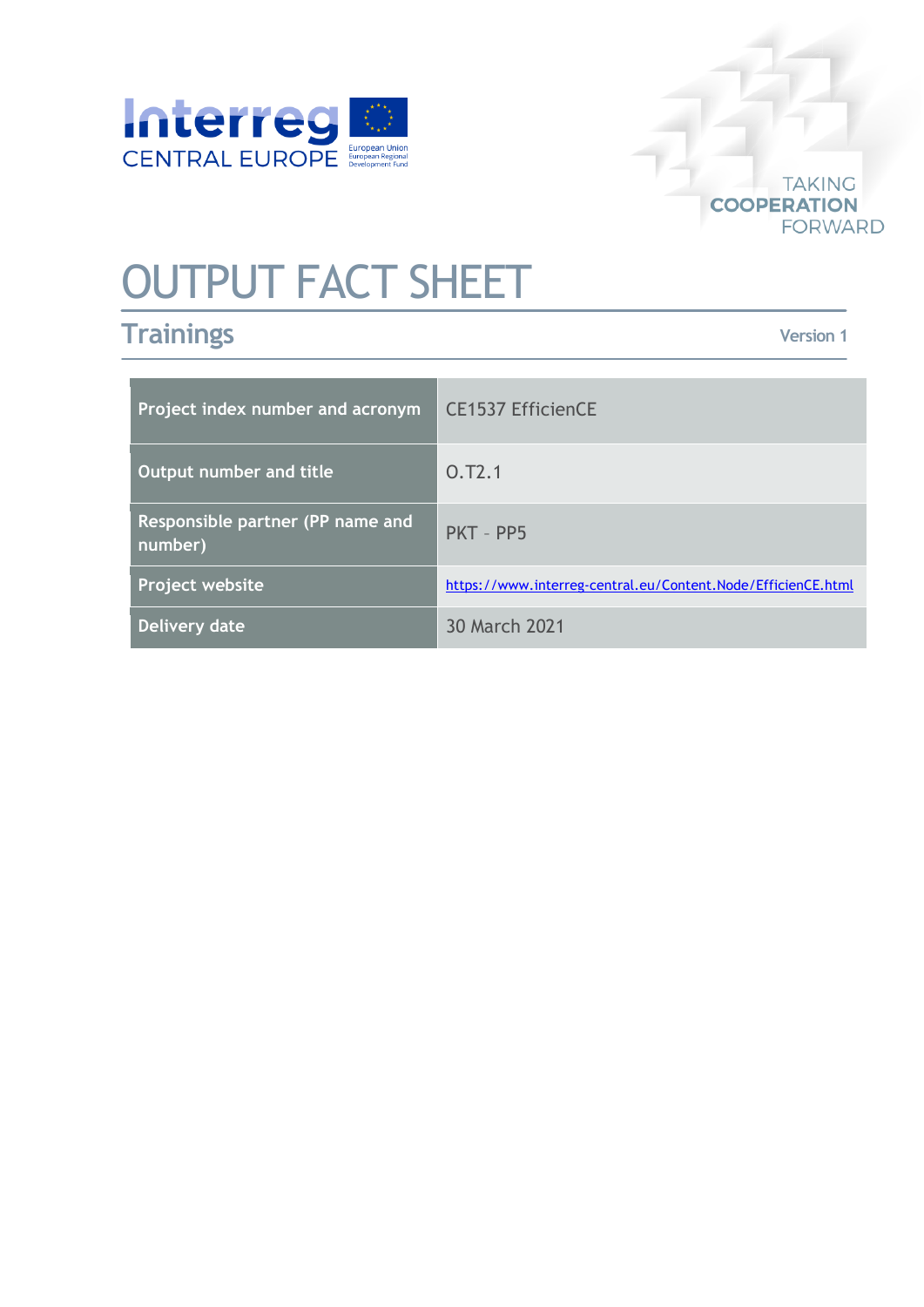

**Summary description of the implemented training measure(s), explaining the specific goal(s),target groups and transnational added value**

Energy efficiency is not commonly regarded in PT depot management in CE cities, mostly due to a lack of competences and knowledge of tools and technologies. The challenge of EfficienCE trainings is to provide guidance to practitioners as well as the policy level in order to better deal with energy efficiency in their planning process.

On the 3rd of December 2020 the third transnational workshop (D.T2.1.2) within EfficienCE project entitled "Innovations for Energy-Efficient Public Transport Depots" was organized by PKT and Rupprecht Consult / trolley:motion. Due to the Covid-19 situation the workshop was hosted online on GoToWebinar instead of a physical meeting in Gdynia. The online form of the meeting allowed for a wider number of participants compared to a physical meeting as well as participation from all over the world.

The workshop was organized as a three-hour webinar. In total there were 6 presentations on the topic of energy-efficient solutions for public transport depots. After each presentation there was a short time slot for questions and answers. Questions could be asked either verbally by virtually raising hands or in written form by using the chat in the online tool. Written questions were read out by the moderator or the questions manager. Between the presentations several online polls with questions regarding the introduced topics were realized, to keep the participants level of attention high. The results of those polls were afterwards shown as well. The webinar ended with a 30-minute time slot for further questions and discussions.

The presentations touched a broad range of elements and presented innovative methods across different countries related to energy efficiency in depots. The workshop allowed participant to learn from national and international experiences and to interact with presenters and experts in the Q&A sessions.

Target groups included public authorities, sectoral agencies, Infrastructure and (public) service providers, Interest groups including NGOs, Higher education and research, SMEs, Business support organisations, enterprises, international organisations.

## **NUTS region(s) where training(s) have been conducted (relevant NUTS level)**

The training was online and open to all.

**Expected impact and benefits of the trainings for the concerned territories and target groups**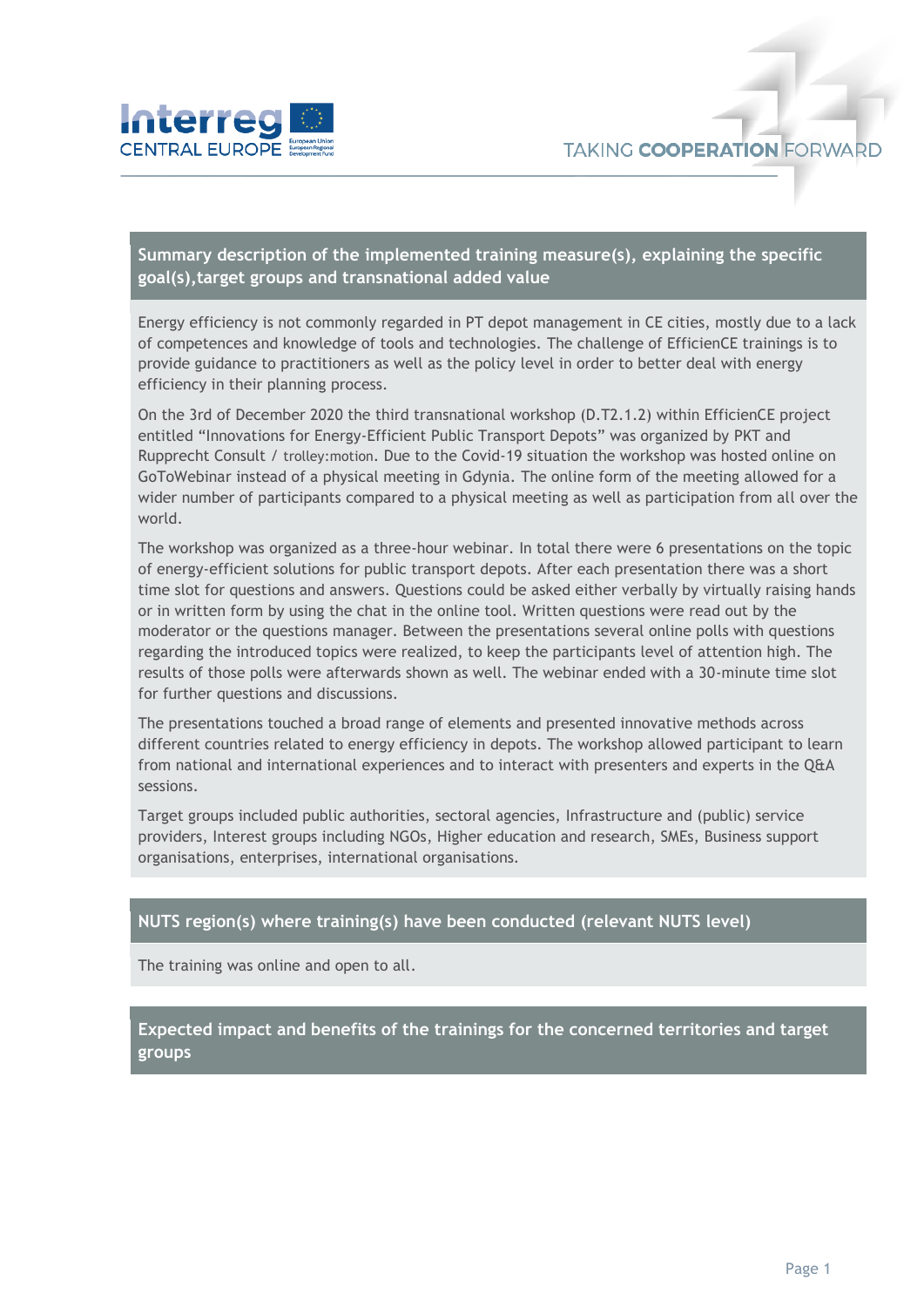



The training aims at improving competences and knowledge of tools and technologies for energyefficient PT infrastructure planning. The target groups learnt from the presentations about specific solutions and approaches and interacted with experts and other experiences on energy-efficient public transport depots and infrastructure, gaining knowledge on the relevance and potential of solutions and on the main elements to be considered for energy efficient infrastructure planning. Lessons learnt:

- Use of the essential concepts of electrification in the field of public transport, knowledge and theoretical understanding;
- Understanding of the high potential of the often-overlooked PT depot buildings in regards of energy efficiency;
- Examples of good practice in European cities, to get a general picture of how the various cities are making their PT depots energy efficient;

The outcomes of the workshop will contribute to the creation of a handbook on energy-efficient depots.

## **Sustainability of the training(s) and developed training material(s) and their transferability to other territories and stakeholders**

With the other workshops, the outcomes contribute to the creation of a Competence Profile and Curriculum for Energy Audit Management in public transport. At local level the workshop activated the debate leading to the definition of scenarios and the action plan for the integration of RES into charging infrastructure.

The workshop model, the structure of sessions and the topic identified can be replicated in other territories with similar knowledge needs. The interactivity of the structure allows to adapt it to different contexts and needs. Topics investigated are amongst the most relevant common challenges related to energy efficiency in public transport infrastructure across Central Europe.

Policymakers, mobility planners, infrastructure managers and transport operators can benefit both from the contents as well as from the structure of the output. The workshop in fact can be replicated to generate and share knowledge, to start up a planning process and to generate consensus around energy efficiency projects.

Energy efficiency in public transport largely depends on the characteristics of the mobility networks (services, vehicles, infrastructure) and on the interactions between transport and energy networks. It is important that the contents are adapted to the specific context. The workshop allowed to gain a deeper knowledge on the real difficulties and criticalities of transport operators related to energy efficient depots.